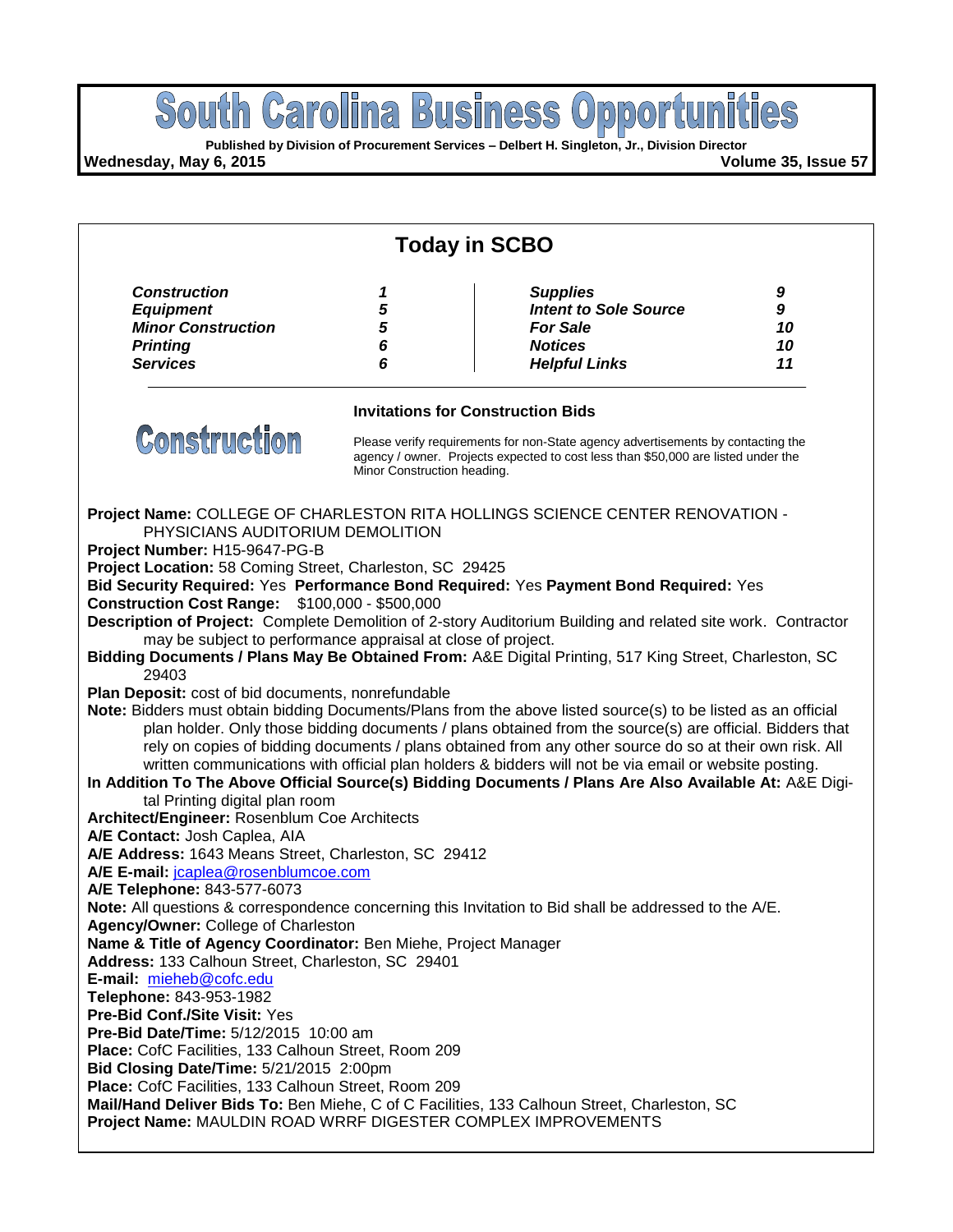**Wednesday, May 6, 2015 2 Volume 35, Issue 57**

**Project Number:** 324-05/05/2015

**Project Location:** Greenville, SC

**Bid Security Required:** Yes **Performance Bond Required:** Yes **Payment Bond Required:** Yes **Construction Cost Range:** TBD

**Description of Project:** The Work to be done under this project by the Contractor at the Mauldin Road WRRF shall consist of furnishing all equipment, superintendence, labor, skill, material and all other items necessary for: cleaning out two (2) anaerobic digesters and dewatering and landfill disposal of residuals; surface preparation and recoating of two (2) existing anaerobic digester steel covers (exterior only); renewal of the existing Digester Complex asphaltic built-up roof system; and, all related appurtenances and work as described and/or implied in the Specifications and as shown on the Drawings.

**Bidding Documents / Plans May Be Obtained From:** [www.rewaonline.org](http://www.rewaonline.org/)

**Architect/Engineer:** Hazen & Sawyer **Agency/Owner:** Renewable Water Resources

**Name & Title of Agency Coordinator:** Stephanie Selman **Address:** 561 Mauldin Rd, Greenville, SC 29607

**E-mail:** [Stephanies@re-wa.org](mailto:Stephanies@re-wa.org)

**Telephone:** 864-299-4000 x274

**Fax:** 864-277-5852

**Pre-Bid Conf./Site Visit:** Yes, mandatory

**Pre-Bid Date/Time:** 5/21/2015 10:00am

**Place:** 561 Mauldin Rd Greenville, SC 29607

**Bid Closing Date/Time:** 6/2/2015 2:00pm

**Place:** 561 Mauldin Rd Greenville, SC 29607

**Mail/Hand Deliver Bids To:** Stephanie Selman, 561 Mauldin Rd Greenville, SC 29607

**Project Name:** FLORENCE COUNTY 2015 CPST II DIRT ROAD PAVING PROJECTS **Project Number:** 25-14/15 **Project Location:** Florence County **Bid Security Required:** Yes **Performance Bond Required:** Yes **Payment Bond Required:** Yes **Description of Project:** Construction of 12 existing dirt roads (approximately 11.75 miles) located within Florence County Districts 1, 2, 4, 5, 7 & 9, improving roadway drainage ditches, replacement of existing driveway pipes and cross lines, preparation of cement stabilized earth base course (6"), and placement of Hot Mix Asphalt Surface Course Type C (200 #/SY) as a final riding surface. **Bidding Documents / Plans May Be Obtained From:** Florence County website <http://florenceco.org/offices/procurement/bids/> **Architect/Engineer:** Davis & Floyd **A/E Contact:** Mike Meetze **A/E Address:** 181 E. Evans Street, Suite 23, BTC-105, Florence, SC 29506 **A/E E-mail:** [mmeetze@davisfloyd.com](mailto:mmeetze@davisfloyd.com) **A/E Telephone:** 843-519-1050 Cell Number 803-518-6121 **A/E Fax:** 803-254-4549 **Agency/Owner:** Florence County **Name & Title of Agency Coordinator:** Patrick D. Fletcher, CPPB **Address:** Florence County Complex,180 N. Irby St. MSC-R, Rm. B-5 **E-mail:** [pfletcher@florenceco.org](mailto:pfletcher@florenceco.org) **Telephone:** 843-665-3019 **Fax:** 843-664-9668 **Pre-Bid Conf./Site Visit:** Yes, non-mandatory **Pre-Bid Date/Time:** 5/21/2015 10:00am **Place:** Florence County Complex, 180 N. Irby St., Room 210-C, Florence, SC 29501 **Bid Closing Date/Time:** 6/4/2015 1:45pm **Place:** Florence County Complex, 180 N. Irby St., Room 210-C, Florence, SC 29501 **Hand Deliver Bids To:** Florence County Complex,180 N. Irby St. MSC-R, Rm. B-5, Florence, SC 29501 **Mail Bids To:** Florence County Complex,180 N. Irby St. MSC-R, Florence, SC 29501

**Project Name:** 2015 RESURFACING PROJECT 1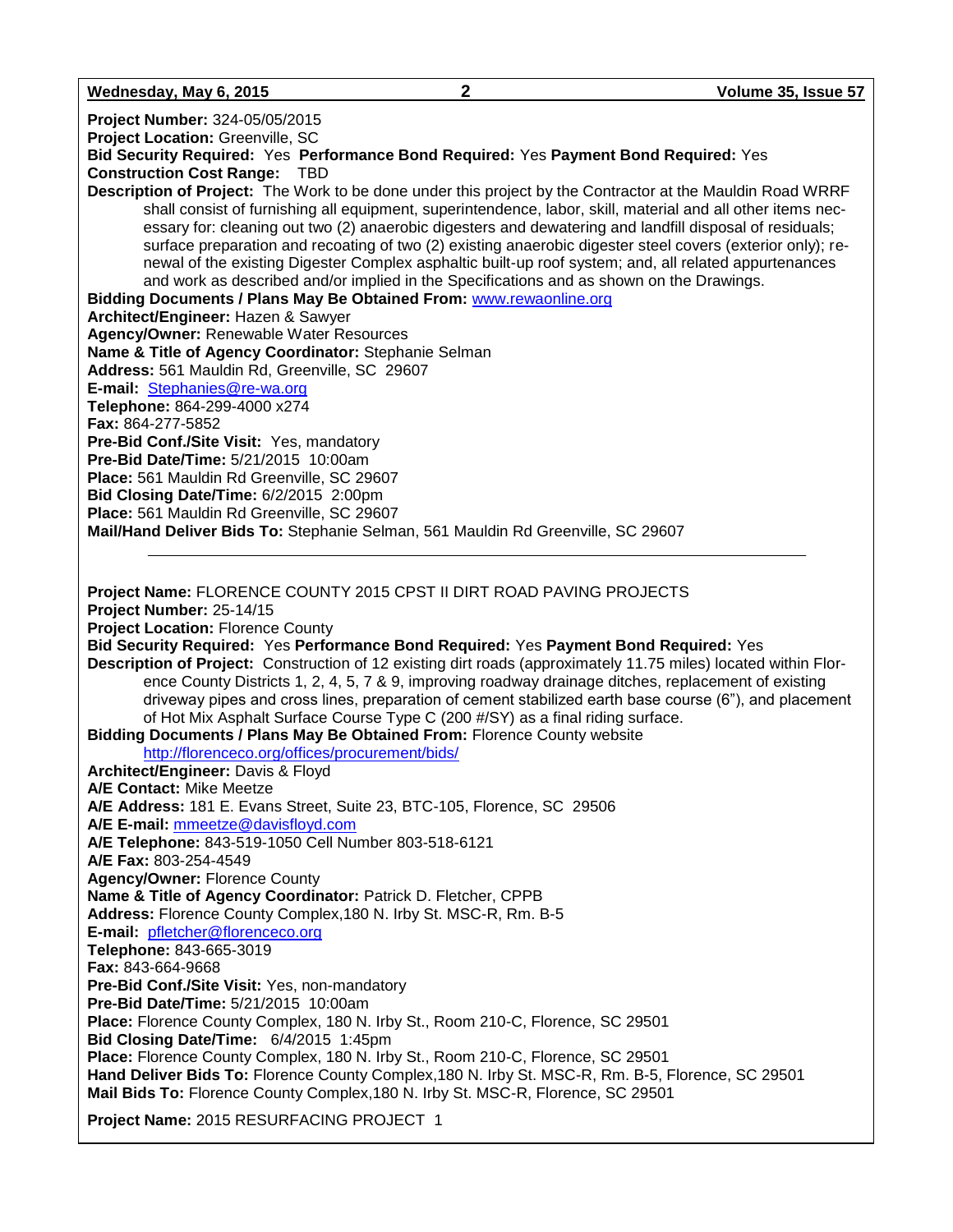**Wednesday, May 6, 2015 3 Volume 35, Issue 57**

**Project Number:** 2015-COM-5-19 1 **Project Location:** Mullins, South Carolina **Bid Security Required:** Yes **Performance Bond Required:** Yes **Payment Bond Required:** Yes **Description of Project:** The City of Mullins is currently accepting sealed bids for resurfacing all or portions of Wayne George Avenue, Smith Street, Mayers Street, and Jones Street. Bids must be received no later than 2:00pm on 5/19/2015 at Mullins City Hall, 151 E Front Street, Mullins, South Carolina 29574. For more information, interested parties should contact David Hudspeth or Felicia Turner at 843-464-9583. Bid packages are available at City Hall or the City website www.mullinssc.us. The City of Mullins has the right to accept or refuse any and all bids. The invitation to bid does not bind the City of Mullins to purchase anything from the bidder. Contractor assumes responsibility for Workman's Compensation and General Liability Insurance. All work performed shall meet state and local codes. Equal Opportunity Employer. City Business License will be required. **Bidding Documents / Plans May Be Obtained From:** Felicia Turner - 151 E Front Street, Mullins SC 29574 843-464-9583 **Bid Closing Date/Time:** 5/19/2015 2:00pm **Place:** City Hall - 151 E Front St. Mullins, SC 29574 **Mail/Hand Deliver Bids To:** 2015-COM-5-19, Mullins Resurfacing Project #1, 151 E Front St. Mullins, SC 29574 **Project Name:** 2015 RESURFACING PROJECT 2 **Project Number:** 2015-COM-5-19 2 **Project Location:** Mullins, South Carolina **Bid Security Required:** Yes **Performance Bond Required:** Yes **Payment Bond Required:** Yes **Description of Project:** The City of Mullins is currently accepting sealed bids for resurfacing all or portions of Mullins Street. Bids must be received no later than 2:00pm on 5/19/2015 at Mullins City Hall, 151 E Front Street, Mullins, South Carolina 29574. For more information, interested parties should contact David Hudspeth or Felicia Turner at 843-464-9583. Bid packages are available at City Hall or the City website www.mullinssc.us. The City of Mullins has the right to accept or refuse any and all bids. The invitation to bid does not bind the City of Mullins to purchase anything from the bidder. Contractor assumes responsibility for Workman's Compensation and General Liability Insurance. All work performed shall meet state and local codes. Equal Opportunity Employer. City Business License will be required. **Bidding Documents / Plans May Be Obtained From:** Felicia Turner - 151 E Front Street, Mullins SC 29574 843-464-9583 **Bid Closing Date/Time:** 5/19/2015 2:00pm **Place:** City Hall - 151 E Front St. Mullins, SC 29574 **Mail/Hand Deliver Bids To:** 2015-COM-5-19, Mullins Resurfacing Project #2, 151 E Front St. Mullins, SC 29574 **Project Name:** CITY HALL PARKING IMPROVEMENTS **Project Location:** Manning, SC **Bid Security Required:** Yes **Performance Bond Required:** Yes **Payment Bond Required:** Yes **Description of Project:** Clearing and grubbing, earthwork, removal of asphalt, demolition of existing pavement, demolition of existing sidewalk, curb and gutter, sidewalks, parking and drives, pavement striping, storm

drainage improvements, landscaping, sediment and erosion control, and related items. **Bidding Documents / Plans May Be Obtained From:** Hybrid Engineering, Inc.

**Plan Deposit:** \$100.00, nonrefundable

**Architect/Engineer:** Hybrid Engineering, Inc.

**A/E Contact:** Lawrence C. Watts

**A/E Address:** 7400 Irmo Drive, Columbia, SC 29212

**A/E E-mail:** [lwatts@hybrideng.com](mailto:lwatts@hybrideng.com)

**A/E Telephone:** 803-407-0472

**A/E Fax:** 803-407-0473

**Agency/Owner:** City of Manning

**Address:** PO Box 546, Manning, SC 29102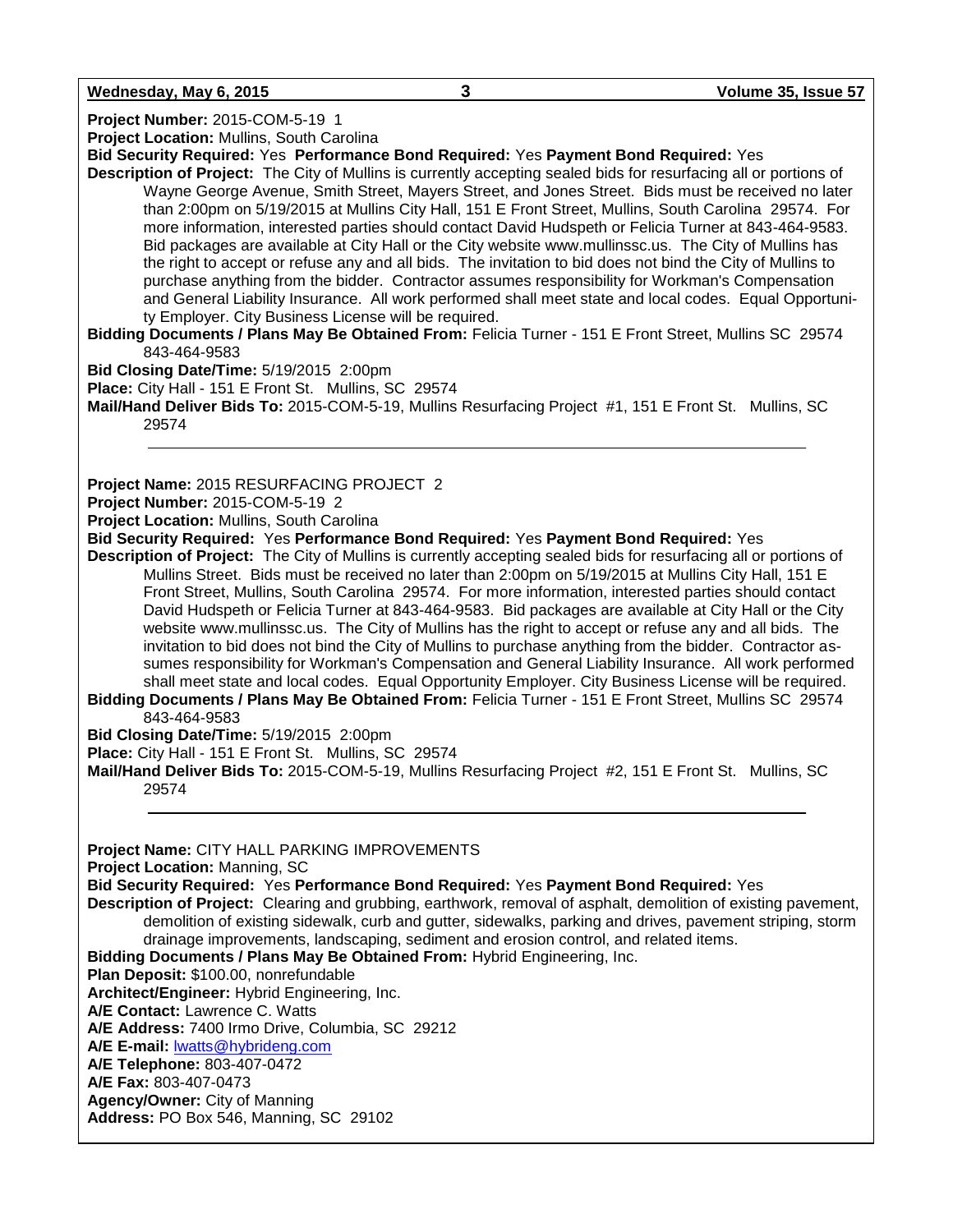#### **Wednesday, May 6, 2015 4 Volume 35, Issue 57**

**E-mail:** [stanner@cityofmanning.org](mailto:stanner@cityofmanning.org)  **Telephone:** 803-435-8477 **Fax:** 803-435-4608 **Pre-Bid Conf./Site Visit:** No **Bid Closing Date/Time:** 6/9/2015 2:00pm **Place:** Manning City Hall, 29 West Boyce Street, Manning, SC 29102 **Hand Deliver Bids To:** Scott Tanner, City Administrator, 29 West Boyce Street, Manning, SC 29102 **Mail Bids To:** Scott Tanner, City Administrator, PO Box 546, Manning, SC 29102

#### **SUMMIT TOWN PARK UPGRADES PROJECT**

The Town of Summit has received a Community Development Block Grant (CDBG) from Lexington County, SC. These funds are awarded to construct improvements to the Town's Park; including paving the existing walking track and installation of a new water fountain. The project consists of providing material and labor to install a 5' x 900' path, overlaying the existing gravel track, with Porous Pave (Black) material (RUBBER), the installation of "J" curbs, or equal, on either side of the path and installing a new water fountain to an existing line.

The Town of Summit is Soliciting Sealed Bids from qualified firms to provide construction services the project.

Bids must contain and will be evaluated upon the following:

- Total lump sum cost for all services and materials to complete the project.
- References Provide the names and telephone numbers of contacts for references on similar projects.

The lowest bid that meets all other CDBG criteria will be awarded the job.

There will be an optional site visit with grant administration present on 5/20/2015 at 10:00am. The park is located next to Town Hall at 321 Old Broad Street, Summit, SC 29070

Sealed Bids will be received until 5:00pm on 6/5/2015 at Central Midlands Council of Governments.

Envelopes containing the sealed bids must be clearly labeled: "Summit Town Park Upgrades Project" And be delivered to:

Central Midlands Council of Governments, ATTN: Cyndi Gawronski, 236 Stoneridge Drive, Columbia, SC 29210

All Inquiries Concerning this Solicitation should be directed to Central Midlands Council of Governments, Community Development Department, at 803-376-5390 or email to: [cgawronski@cmcog.org.](mailto:cgawronski@cmcog.org)

#### **PUMP STATION, SEWER, FORCE MAIN PROJECT**

York County is seeking sealed bids for furnishing all labor and materials needed for the New Heritage Wastewater Pump Station, Gravity Sewer and Force Main Project. Direct questions concerning this bid to Ryan LeBlanc, PE, HDR, 704-338-6748, [ryan.leblanc@hdrinc.com.](mailto:ryan.leblanc@hdrinc.com) Drawings and specifications are available for a nonrefundable fee of \$200.00/set. A pre-bid meeting will be held on 5/19/2015 at 11:00am in Conference Room B, Agricultural Bldg., 6 S Congress St, York, SC 29745. Bids will be received in the Purchasing Department, 6 S Congress St, York, SC 29745 until 3:00pm on 6/2/2015, at which time said bids will be publicly opened. This bid is listed on the York County website at [www.yorkcountygov.com/purchasing.](http://www.yorkcountygov.com/purchasing)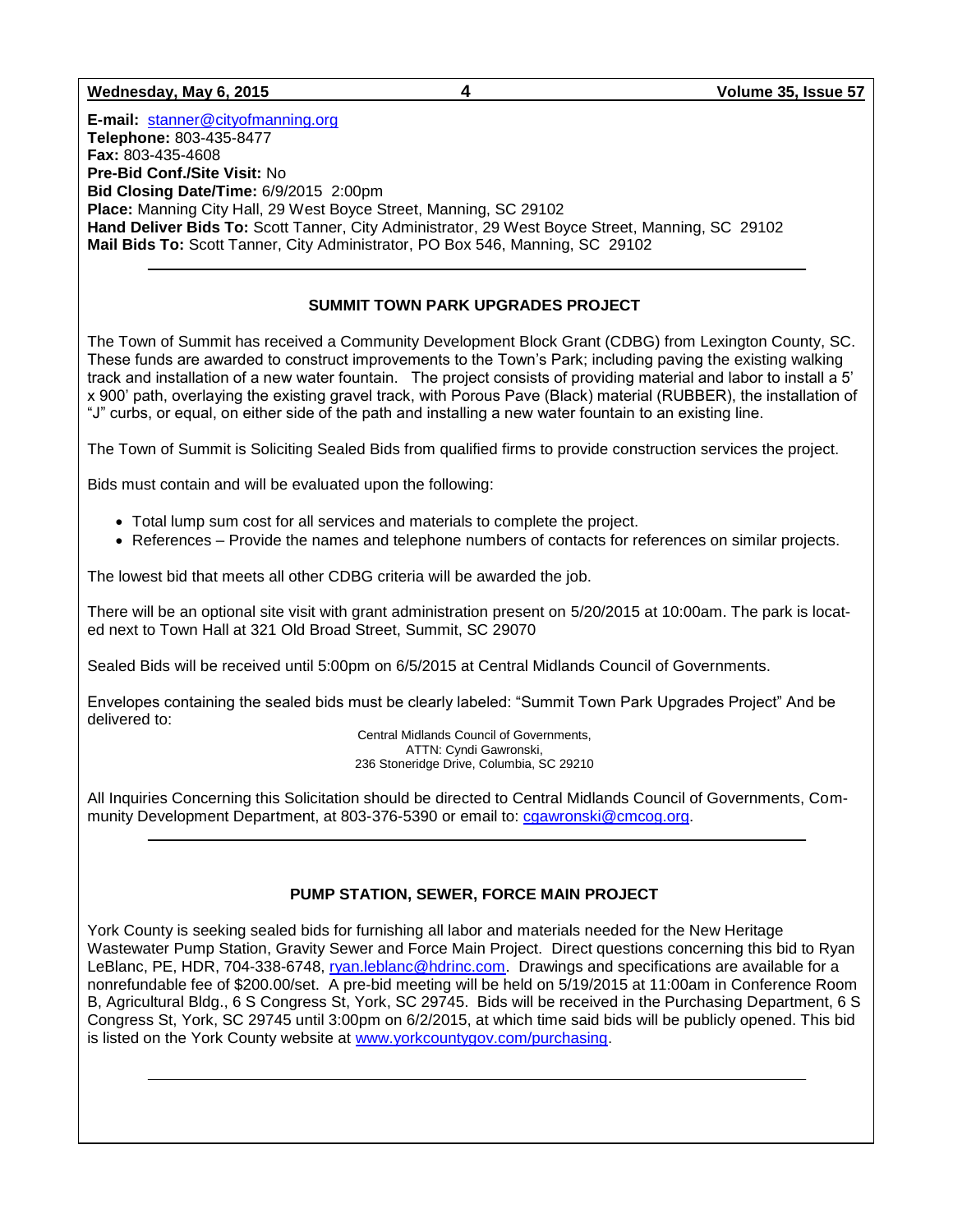# **Equipment**

**Description:** SCDOT MOTOR GRADERS **Solicitation Number:** 5400009443 **Submit Offer By:** 06/10/2015 10:00am **Purchasing Agency:** Procurement Office 955 Park Street Room 101 Columbia, SC 29201-3976 **Buyer:** ANDREA BOWMAN **Email:** [Bowmanae@scdot.org](mailto:Bowmanae@scdot.org) **Phone:** 803-737-1484 **Download Solicitation From:** 

<http://webprod.cio.sc.gov/SCSolicitationWeb/solicitationAttachment.do?solicitnumber=5400009443>

**Description:** VoIP Phones **Solicitation Number:** COH-50515 **Delivery Point:** 1255 Yeamans Hall Road, Hanahan, SC 29410 **Submit Offer By:** 5/27/2015 2:00pm **Purchasing Agency:** City of Hanahan **Direct Inquiries To:** Kitty Farias, [kfarias@cityofhanahan.com,](mailto:kfarias@cityofhanahan.com) 843-576-5254 **Download Solicitation From:** Please email kfarias@cityof hanahan for solicitation information/documents.



#### **Invitations for Minor Construction Quotes**

SCBO Notes referred to in State Agency advertisements appearing in the Minor Construction Section of SCBO can be found a[t Click Here.](http://www.mmo.sc.gov/PS/general/scbo/SCBO_Notes_060512.pdf) Please verify requirements for non-State agency advertisements by contacting the agency/owner.

**Description:** REPLACE PARKING LOT LIGHT POLES **Solicitation Number:** H59-2015.005 **Delivery Point:** Beaufort, SC **Pre-Bid Conf.:** Yes, non-mandatory. 5/14/2015 10:00am **Location:** Building 3 Conference Room, Technical College of the Lowcountry, Beaufort, SC **Submit Offer By:** 5/21/2015 10:00am **Purchasing Agency:** Technical College of the Lowcountry, 921 Ribaut Road, Beaufort, SC 29902 **Buyer:** Carol Mack, 843-525-8250, [cmack@tcl.edu](mailto:cmack@tcl.edu) **Direct Inquiries To:** BES, Inc., Thomas Fugard, 843-522-2094, [tfugard@besbeaufort.com](mailto:tfugard@besbeaufort.com) (Plans and Specifications)

**Download Solicitation From:** [www.tcl.edu](http://www.tcl.edu/) (under community, purchasing)

## Printing

**Description:** PARENTS' BROCHURES **Solicitation Number:** 61275151 **Delivery Point:** Clemson, SC **Submit Offer By:** 05/15/2015 11:00am **Purchasing Agency:** Clemson University, Procurement Services, Administrative Services Bldg.,108 Perimeter Rd., Clemson, SC 29634 **Buyer:** Tammy D. Crooks[, duncant@clemson.edu,](mailto:duncant@clemson.edu) 864-656-0641 **Download Solicitation From:** Online solicitations only. Solicitations can be viewed at [www.clemson.edu/cfo/procurement/vendors](http://www.clemson.edu/cfo/procurement/vendors)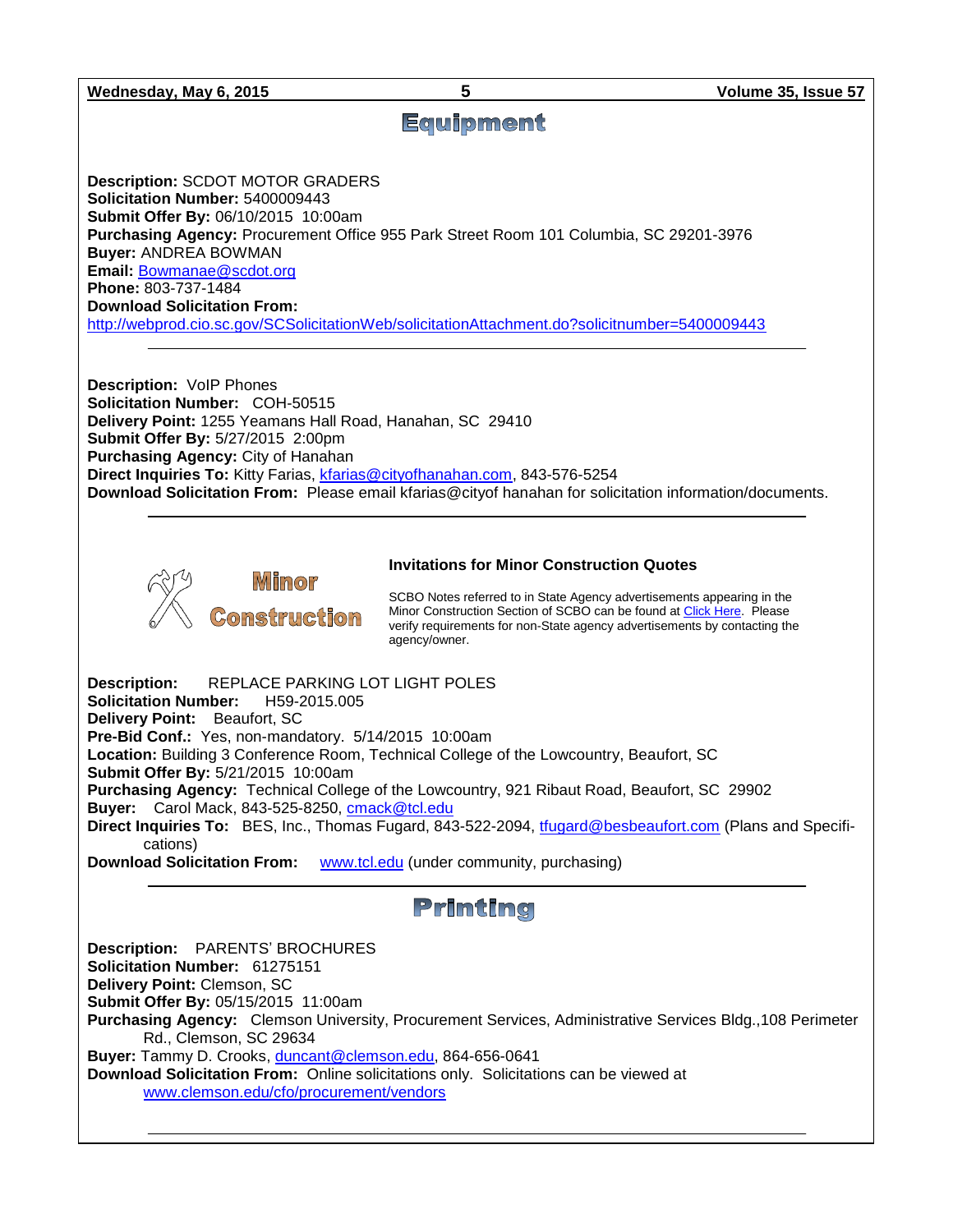# Services

**Description:** CATCH BASIN CONVERSIONS - Bamberg **Solicitation Number:** 5400009487 **Site Visit:** Strongly recommended **Location:** SCDOT Bamberg Co., 3783 Main Hwy, Bamberg, SC 29003 **Submit Offer By:** 05/28/2015 10:00am **Purchasing Agency:** SCDOT Procurement Office 955 Park Street Room 101 Columbia, SC 29201-3976 **Buyer:** LISA CUMALANDER **Email:** [CUMALANDLL@SCDOT.ORG](mailto:CUMALANDLL@SCDOT.ORG) **Download Solicitation From:** <http://webprod.cio.sc.gov/SCSolicitationWeb/solicitationAttachment.do?solicitnumber=5400009487>

**Description:** TEMPORARY LOAD BANK SYSTEMS FOR CURI **Solicitation Number:** 61745317 **Delivery Point:** Clemson, SC **Submit Offer By:** 5/26/2015 1:45pm **Purchasing Agency:** Clemson University, Procurement Services, Administrative Services Bldg.,108 Perimeter Rd., Clemson, SC 29634 **Buyer:** Allison Patton **Direct Inquiries To:** 864-656-3677 / [apatton@clemson.edu](mailto:apatton@clemson.edu) **Download Solicitation From:** Online solicitations only. Solicitations can be viewed at [www.clemson.edu/cfo/procurement/vendors](http://www.clemson.edu/cfo/procurement/vendors)

**Description:** EMPLOYEE ASSISTANCE PROGRAM **Solicitation Number:** IFB0108-15 **Delivery Point:** Conway, SC 29526 **Submit Offer By:** 5/28/2015 2:00pm **Purchasing Agency:** Horry-Georgetown Technical College **Buyer:** Dyan Todd, 843-349-7830 **Download Solicitation From:** [http://www.hgtc.edu/about\\_hgtc/administrativedepartments/purchasingandprocurement/](http://www.hgtc.edu/about_hgtc/administrativedepartments/purchasingandprocurement/)

**Description:** PROVIDE, DELIVER, MAINTAIN AND WAREHOUSE SCUBA AND KAYAK EQUIPMENT **Solicitation Number:** IFB150508WBL **Delivery Point:** Conway, SC **Submit Offer By:** 6/1/2015 2:00pm **Purchasing Agency:** Coastal Carolina University, Procurement Services, PO Box 261954, Conway, SC 29528-6054 **Buyer:** Wanda B. Lewis, 843-349-2162 / [wlewis@coastal.edu](mailto:wlewis@coastal.edu) **Direct Inquiries To:** Wanda B. Lewis, 843-349-2162 / [wlewis@coastal.edu](mailto:wlewis@coastal.edu) **Download Solicitation from:** <https://www.coastal.edu/procurement/>

**Description:** TERM CONTRACT FOR MILK, COOPERATIVE BID TO INCLUDE FORT MILL SCHOOL DISTRICT, CHESTER COUNTY SCHOOL DISTRICT AND LANCASTER COUNTY SCHOOL **DISTRICT Solicitation Number:** 14-033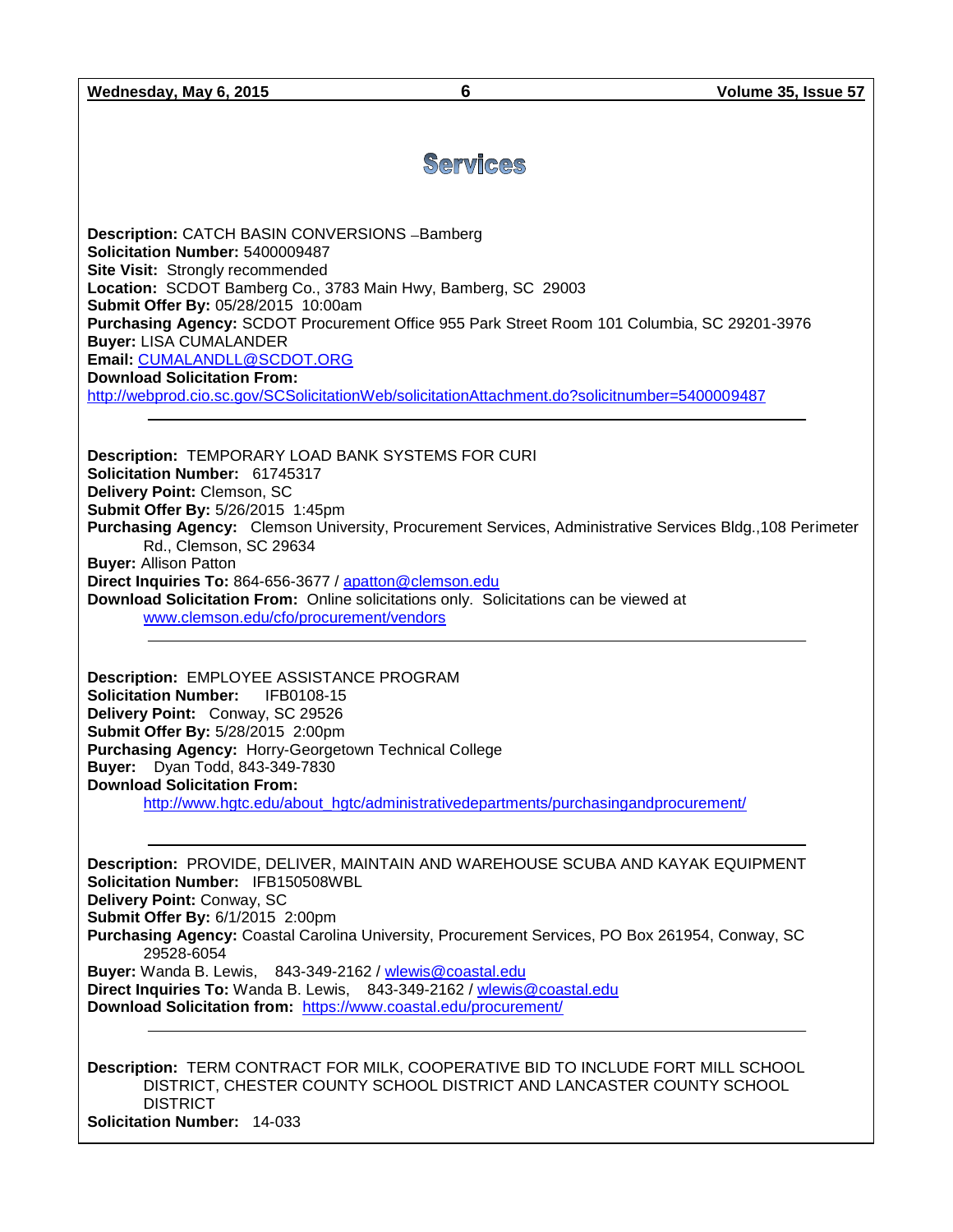#### **Wednesday, May 6, 2015 7 Volume 35, Issue 57**

**Submit Offer By:** 6/9/2015 10:00am **Purchasing Agency:** Fort Mill School District 4 Procurement Department 2233 Deerfield Drive Fort Mill, SC 29715 **Direct Inquiries To:** Carla Schoenmaker, [schoenmakerc@fort-mill.k12.sc.us,](mailto:schoenmakerc@fort-mill.k12.sc.us) to request solicitation.

**Description:** RESEARCH FIRM FOR TELEPHONE INTERVIEWS AND SURVEYS **Solicitation Number:** GTC 15-05-157RFP **Delivery Point:** Greenville, South Carolina **Submit Offer By:** 5/14/2015 3:00pm **Purchasing Agency:** Greenville Technical College, PO Box 5616, Greenville, SC 29606 **Buyer:** Deborah McGowan **Direct Inquiries To:** 864-250-8180 / [deborah.mcgowan@gvltec.edu](mailto:deborah.mcgowan@gvltec.edu) **Download Solicitation From:** [www.gvltec.edu/purchasing](http://www.gvltec.edu/purchasing)

**Description:** ONLINE ORIENTATION TOOL **Solicitation Number:** SCC-322 **Delivery Point:** Spartanburg, SC **Submit Offer By:** 5/19/15 2:00pm **Purchasing Agency:** Spartanburg Community College, Business I-85 and New Cut Rd Spartanburg, SC 29303 **Buyer:** Tami Steed **Direct Inquiries To:** 864-592-4671, [steedt@sccsc.edu](mailto:steedt@sccsc.edu) **Download Solicitation From:** [www.sccsc.edu/purchasing-solicitations](http://www.sccsc.edu/purchasing-solicitations)

**Description:** COMMERCIAL REAL ESTATE BROKER SERVICES. Georgetown County, South Carolina seeks a real estate firm specializing in commercial real estate to provide services for property owned by Georgetown County Government. It is the intent of this RFP to have the successful broker/firm enter into a Professional Services Contract with the County to supply real estate services as outlined herein. The County sells property that has been declared as surplus by County Council. The firm is expected to meet the County's objective to sell individual parcels or buildings. The real estate firm will be paid strictly on commission basis and will be expected to work closely with the County Attorney, or his designee. RFP documents and requirements are available on-line at [www.gtcounty.org,](http://www.gtcounty.org/) select "Bid Opportunities" from the Quick Links box on the home page.

**Solicitation Number:** 15-036

**Delivery Point:** Various sites within Georgetown County, South Carolina.

**Submit Offer By:** 5/27/2015 3:30pm

**Location:** Georgetown County Old Courthouse, Suite 239, (Purchasing Conference Room), 129 Screven Street, Georgetown, SC 29440.

**Buyer:** Kyle Prufer, 843-545-3082

**Direct Inquiries To:** Written questions only, please, must be faxed or e-mailed and will be answered by published addendum. Send to: Kyle Prufer, Purchasing Officer via Fax: 843-545-3500, or e-mail: [purch@gtcounty.org](mailto:purch@gtcounty.org)

**Description:** LIGHTED CHANNEL LETTER SIGNS (QUANTITY - 2). Georgetown County, SC is the legal owner of The Litchfield Exchange building, immediately behind the Applewood Pancake Restaurant at 14362 Ocean Highway (a/k/a US-17S), Pawleys Island, SC 29585, in the Litchfield Community. The building is used for a mixture of County offices, courts, and leased tenant space. The County wishes to clarify the identity of the building for visitors. Please provide a written quotation for Lighted Channel Letter Signs (quantity 2) which will be placed on the north and south faces, above the common entrance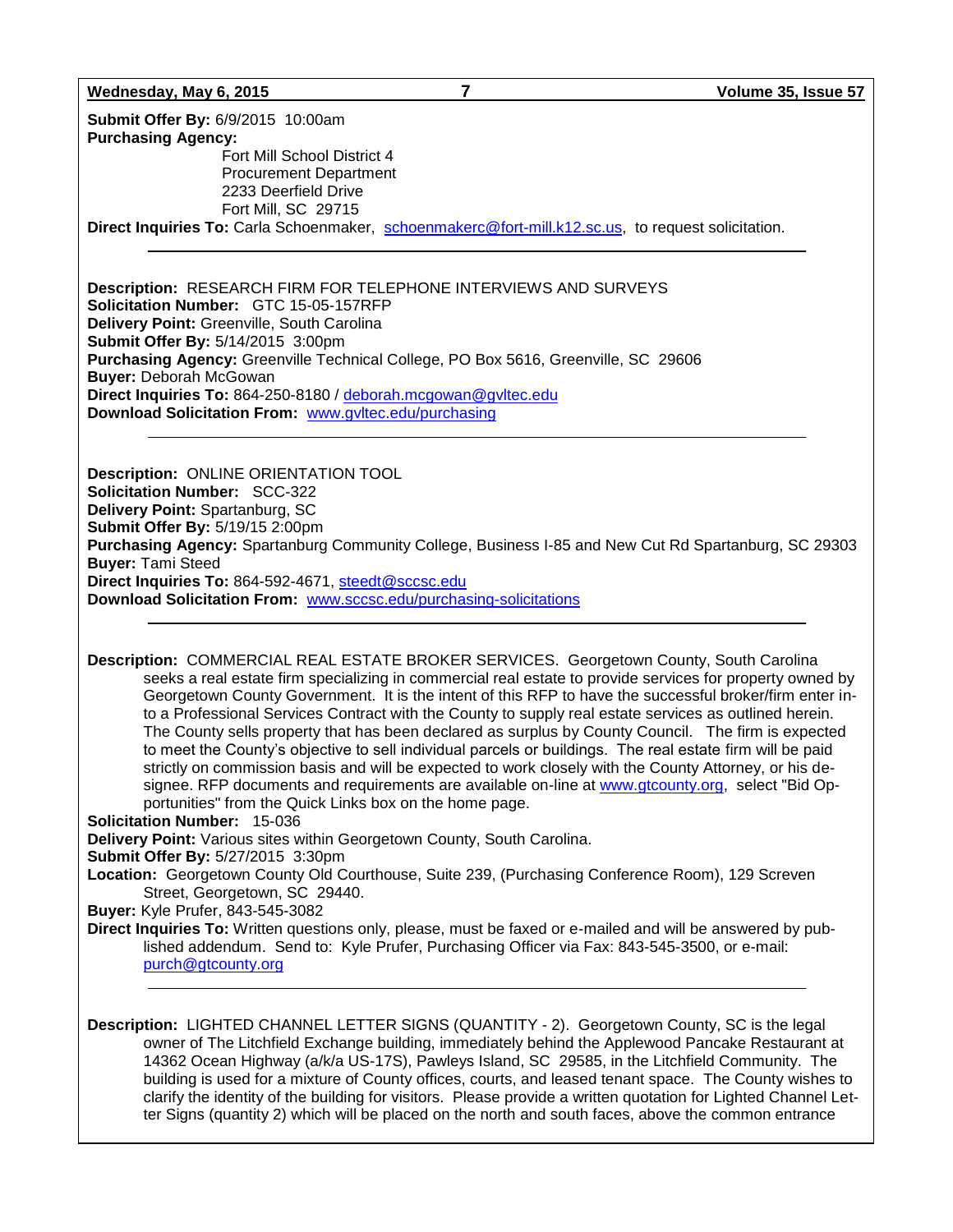| Wednesday, May 6, 2015<br>8                                                                                                                                                                                                                     | Volume 35, Issue 57 |
|-------------------------------------------------------------------------------------------------------------------------------------------------------------------------------------------------------------------------------------------------|---------------------|
| doors where the roof peak allows. Documents and requirements are available on-line at<br>www.gtcounty.org, select "Bid Opportunities" from the Quick Links box on the home page.                                                                |                     |
| <b>Solicitation Number: 15-035</b>                                                                                                                                                                                                              |                     |
| Delivery Point: Installed price at The Litchfield Exchange located at 14362 Ocean Highway (a/k/a US-17S),<br>Pawleys Island, SC 29585.                                                                                                          |                     |
| Site Visit: INDEPENDENT, on own. Each bidder is expected to have become familiar with and take into con-<br>sideration, site conditions which may affect the work and to check all dimensions at the site.<br>Submit Offer By: 5/20/2015 3:00pm |                     |
| Location: Georgetown County Old Courthouse, Suite 239, (Purchasing Conference Room), 129 Screven<br>Street, Georgetown, SC 29440.                                                                                                               |                     |
| Buyer: Kyle Prufer, 843-545-3082                                                                                                                                                                                                                |                     |
| Direct Inquiries To: Written questions only, please, must be faxed or e-mailed and will be answered by pub-<br>lished addendum. Send to: Kyle Prufer, Purchasing Officer via Fax: 843-545-3500, or e-mail:<br>purch@gtcounty.org                |                     |

#### **HVAC SERVICE AGREEMENT**

#### **BID NO. 2015-018LW**

The City of North Myrtle Beach requests sealed bids to furnish materials and labor to provide an annual HVAC service agreement. HVAC company should have certified Pool Pak technicians with 10 years' experience. Sealed bids are due no later than 2:00pm on 6/3/2015 at the Support Services Building, 1120 2nd Ave South, North Myrtle Beach, SC. The City of North Myrtle Beach reserves the right to waive informalities and to accept or reject any or all Bids, and to award the contract in its best interests. For bid documents or info, email [jlwilli](mailto:jlwilliford@nmb.us)[ford@nmb.us.](mailto:jlwilliford@nmb.us)

### **AIRPORT TIMBER SALES SERVICES**

#### **BAMBERG COUNTY**

Bamberg County is soliciting request for bids from qualified timber companies in response to RFB 15-02 Airport Timber Sales. Bids are due by 2:00pm on 5/28/2015. Specifications of RFB 15-02 may be obtained electronically at [http://www.bambergcountysc.gov](http://www.bambergcountysc.gov/) (click on "Community," "Bids and Awards"). Direct all inquiries to Thomas M. Thomas, Assistant County Administrator at 803-245-2377 or via e-mail at [thomastm@bambergcounty.sc.gov.](mailto:thomastm@bambergcounty.sc.gov)

**Description:** MORGUE TRANSPORTATION SERVICES - TERM CONTRACT **Solicitation Number:** 2015-IFB-29 **Submit Offer By:** 5/28/2015 3:00pm **Purchasing Agency:** Lexington County, 212 South Lake Drive, Suite 503, Lexington, SC 29072 **Buyer:** Kay Keisler, [kkeisler@lex-co.com,](mailto:kkeisler@lex-co.com) 803-785-8166 **Download Solicitation From:** <https://bids.sciquest.com/apps/Router/PublicEvent?CustomerOrg=LexingtonCounty>

Supplies

**Description:** PORTABLE FERROMAGNETIC DETECTOR **Solicitation Number:** 5400009610 **Submit Offer By:** 05/14/2015 10:00am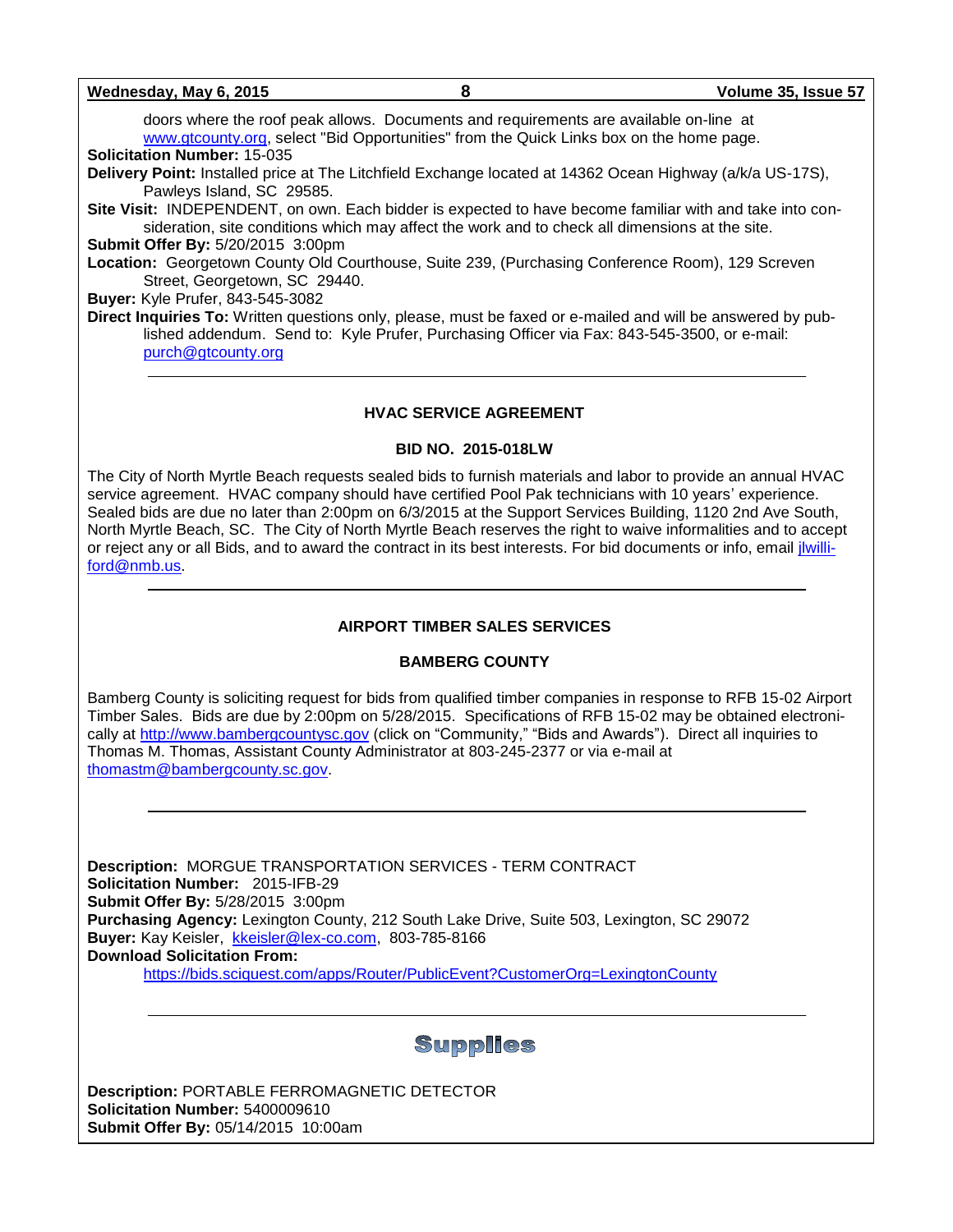**Wednesday, May 6, 2015 9 Volume 35, Issue 57**

**Purchasing Agency:** SC Department of Corrections 4420 Broad River Road Columbia, SC 29210 **Buyer:** RUTHIE BISHOP **Email:** [Bishop.Ruthie@doc.state.sc.us](mailto:Bishop.Ruthie@doc.state.sc.us) **Download Solicitation From:**  <http://webprod.cio.sc.gov/SCSolicitationWeb/solicitationAttachment.do?solicitnumber=5400009610>

**Description:** BLACK OTTERBOX DEFENDER CASE OF iPAD AIR **Solicitation Number:** 15-023 **Delivery Point:** Beaufort, South Carolina **Submit Offer By:** 5/13/2015 2:00pm **Purchasing Agency:** Beaufort County School District; PO Drawer 309; Beaufort, SC 29901-0309 **Buyer:** Sandi Amsler, CPPB **Direct Inquiries To:** 843-322-2349, [sandi.amsler@beaufort.k12.sc.us](mailto:sandi.amsler@beaufort.k12.sc.us) **Download Solicitation From:** [www.beaufort.k12.sc.us](http://www.beaufort.k12.sc.us/) click on "Community, Bids & Awards"

**Description:** ELECTRICAL ENGINEERING EDUCATIONAL SUPPLIES **Solicitation Number:** BID3045-KP-5/20/2015 **Delivery Point:** The Citadel, 171 Moultrie Street, Charleston, SC 29407 **Submit Offer By:** 5/20/2015 3:00pm **Purchasing Agency:** The Citadel, Procurement, Central Supply Warehouse, 171 Moultrie Street, Charleston, SC 29407 **Buyer:** Karen Pressley, MA, CPPB **Direct Inquiries To:** 843-953-6873, [pressleyk1@citadel.edu](mailto:pressleyk1@citadel.edu) **Download Solicitation From:** <http://www.citadel.edu/root/procurement-vendors/solicitations>

## Intent to Sole Source

## **RESIDENCE LIFE SOFTWARE PACKAGE**

The College of Charleston intends to sole source a Residence Life software package from eRezLife that will provide a communication platform plus a multitude of daily processes combined into one software package. It must include the following management tools uniquely combined in one web-based, vendor hosted software package and include authentication integration. The tools to be included are:

- Residential Education Programming and Event Management
- On-Call Duty logs and reports
- Student interaction reports
- Roommate mediation and contract agreements
- Overnight guest tracking and management
- **Staff progress reports and evaluations**
- Living Learning Communities communication portal
- Staff Selection Module

The Notice of Intent to Sole Source is to determine the availability of vendors able to provide the requested software product.

Please send responses via e-mail to College of Charleston, Attn: Wendy Williams, [williamsw@cofc.edu.](mailto:williamsw@cofc.edu) The contact deadline is 5/14/2015 by 2:00pm.



**SURPLUS PROPERTY**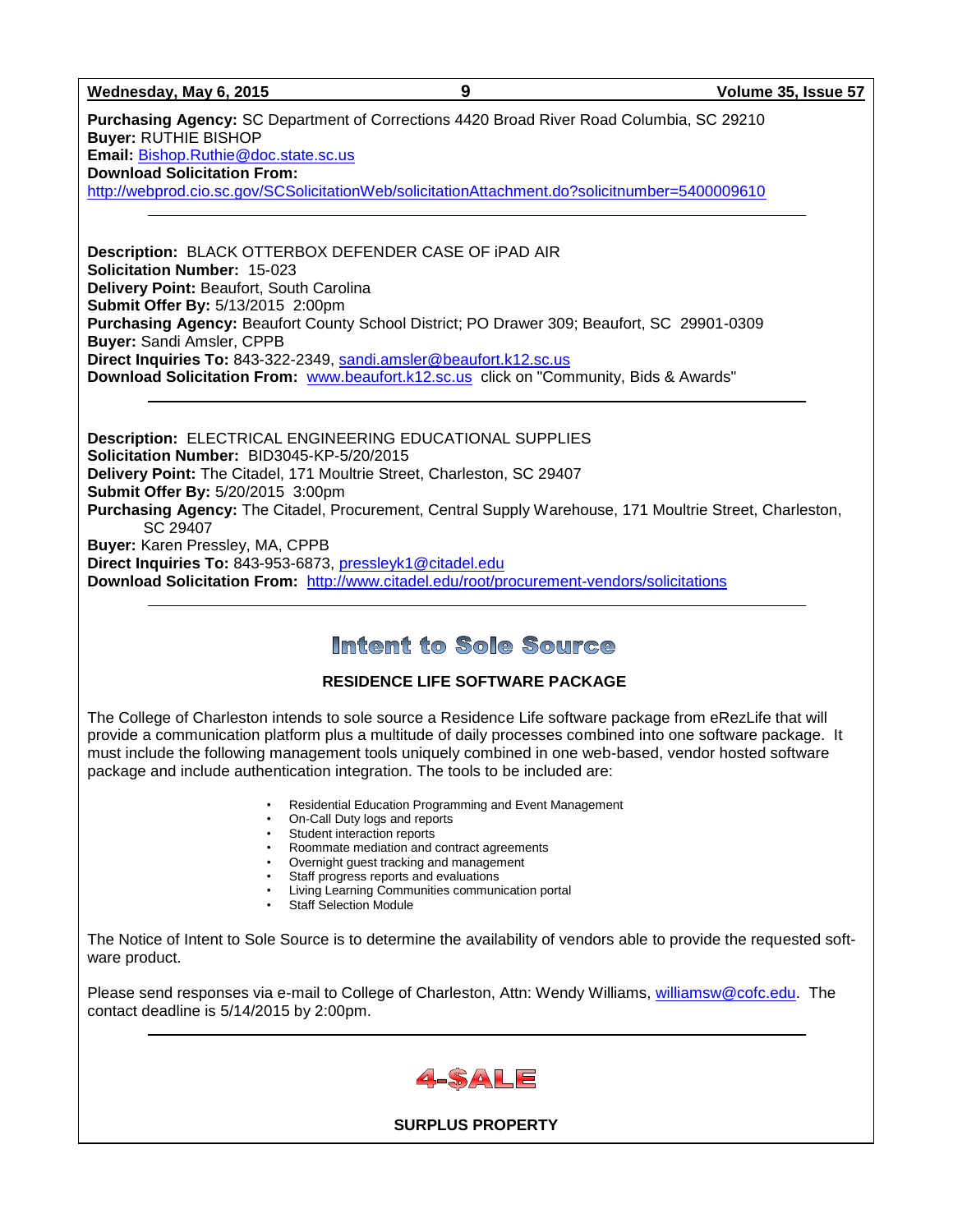| Wednesday, May 6, 2015 |  |  |  |  |  |
|------------------------|--|--|--|--|--|
|------------------------|--|--|--|--|--|

The SC Department of Juvenile Justice is offering surplus property for public sale. These items will be sold in lots and include such items as televisions, industrial dryers, security camera equipment and hardware, CPR equipment, typewriters, and desks.

These items will be made available for public view on 5/14/ 2015 in Columbia, SC. A listing of the available items and directions to the public sale may be obtained by contacting Chuck Meathrell at [crmeat@scdjj.net.](mailto:crmeat@scdjj.net) Bidders may bid on one lot or any number of lots but must bid on all items within a lot. Lots will be awarded to the highest bidder per lot and awarded items must be paid and claimed by the winner within five business days of award. Sealed bids are due by close of business on 6/1/2015 to:

> SCDJJ Purchasing Attn: Steve Pullie PO Box 21069 Columbia, SC 29221

# NOTICES



**Reverse Trade Show**

June 11, 2015 9:00 am-12:00pm Lexington Municipal Conference Center 111 Maiden Lane Lexington, SC 29072

Designed specifically for the small business, new start-up business, local "Mom and Pop" shops, and historically underutilized business owner. For more information, please see our website at: [www.scagpo.org](http://www.scagpo.org/)

## **JOB OPPORTUNITIES WITH THE DIVISION OF PROCUREMENT SERVICES**

The Budget and Control Board's Division of Procurement Services is looking for experienced Procurement Managers and a Senior Architect. Please read more about these opportunities below:

[Job Opportunities with the Division of Procurement Services](http://procurement.sc.gov/webfiles/MMO_scbo/SCBO%20Online/DPS_procurement_opportunities.pdf)

#### **VENDORS, DON'T NEGLECT TO CHECK THE STATE'S FIXED PRICE BIDS**

If authorized by the original solicitation, the State may use "competitive fixed price bidding" to create procurements with an open response date. These fixed price bids are advertised in SCBO once, but the solicitation may provide for bids to be accepted continuously or periodically during the contract term. The links below take you to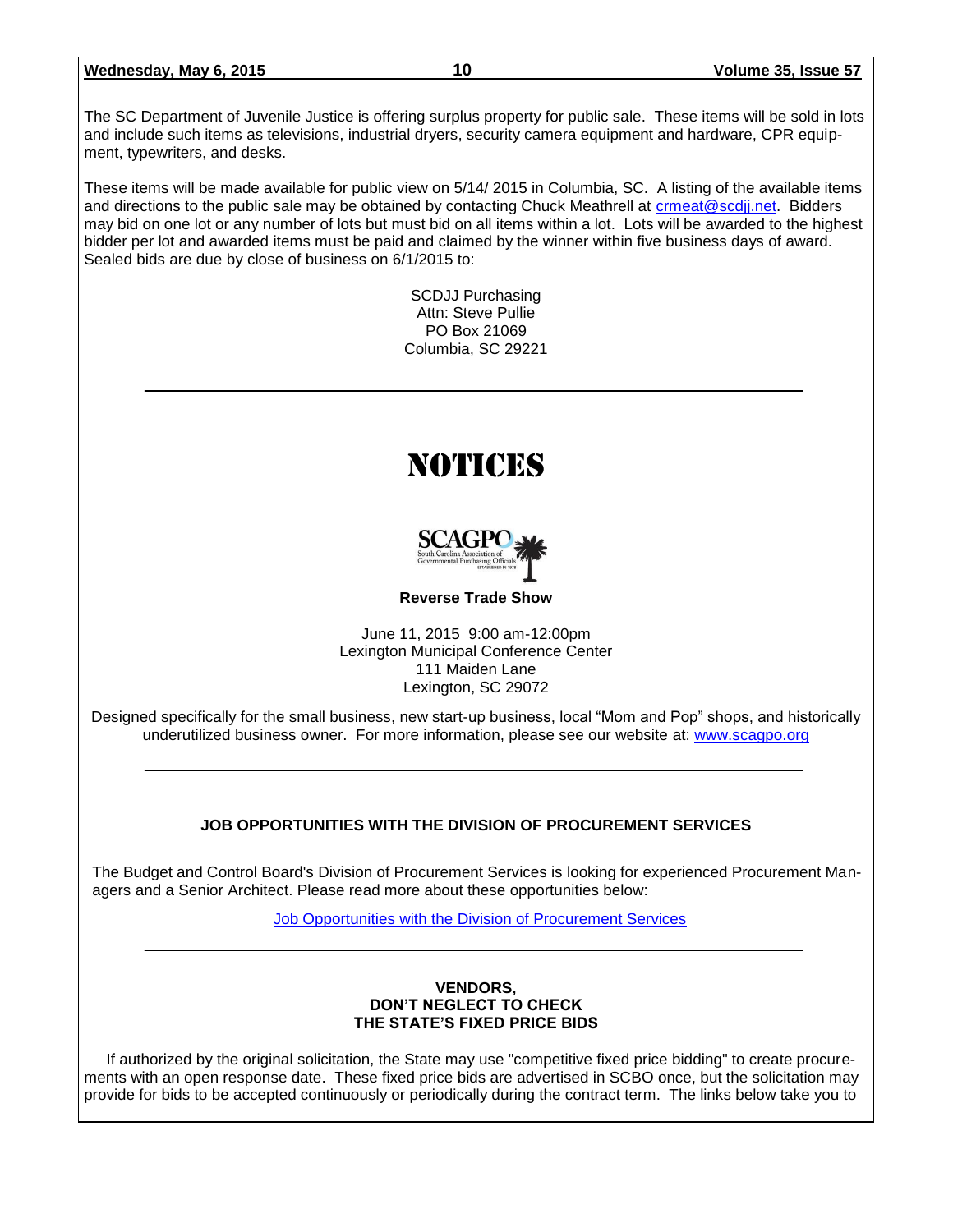#### **Wednesday, May 6, 2015 11 Volume 35, Issue 57**

a listing of all open solicitations conducted by the central purchasing office using the competitive fixed pricing bidding rules.

> Fixed Price Bids - [Information Technology](http://www.mmo.sc.gov/PS/vendor/PS-vendor-fixed-price-bids-it.phtm) (Open Response Date) Fixed Price Bids - [Supplies & Services](http://www.mmo.sc.gov/PS/vendor/PS-vendor-fixed-price-bids-ss.phtm) (Open Response Date)

#### **INSPECTOR GENERAL'S FRAUD HOTLINE** (State Agency fraud only)

1-855-723-7283 / [http://oig.sc.gov](http://oig.sc.gov/)

#### **COMMENTS?**

The Division of Procurement Services encourages you to make your comments via the following methods: Customer Comment System:<http://www.mmo.sc.gov/PS/ccs/MMO-ccs-index.phtm> Telephone 803-737-0600

## **Helpful SCBO Links**

To sign up for an RSS feed for SCBO: [http://procurement.sc.gov/PS/general/scbo/scbo](http://procurement.sc.gov/PS/general/scbo/scbo-rss.php)[rss.php.](http://procurement.sc.gov/PS/general/scbo/scbo-rss.php).

For information about SCBO: [http://procurement.sc.gov/PS/general/scbo/PS-scbo](http://procurement.sc.gov/PS/general/scbo/PS-scbo-index.phtm)[index.phtm](http://procurement.sc.gov/PS/general/scbo/PS-scbo-index.phtm)

For links to purchasing website across South Carolina: [http://www.mmo.sc.gov/PS/vendor/PS-vendor](http://www.mmo.sc.gov/PS/vendor/PS-vendor-other-sol.phtm)[other-sol.phtm](http://www.mmo.sc.gov/PS/vendor/PS-vendor-other-sol.phtm)

For vendor information: [http://procurement.sc.gov/PS/vendor/PS-vendor](http://procurement.sc.gov/PS/vendor/PS-vendor-new.phtm)[new.phtm](http://procurement.sc.gov/PS/vendor/PS-vendor-new.phtm)

For vendor registration: [http://procurement.sc.gov/PS/vendor/PS-vendor](http://procurement.sc.gov/PS/vendor/PS-vendor-registration.phtm)[registration.phtm](http://procurement.sc.gov/PS/vendor/PS-vendor-registration.phtm)

Division of Procurement Services homepage: <http://procurement.sc.gov/PS/PS-index.phtm>